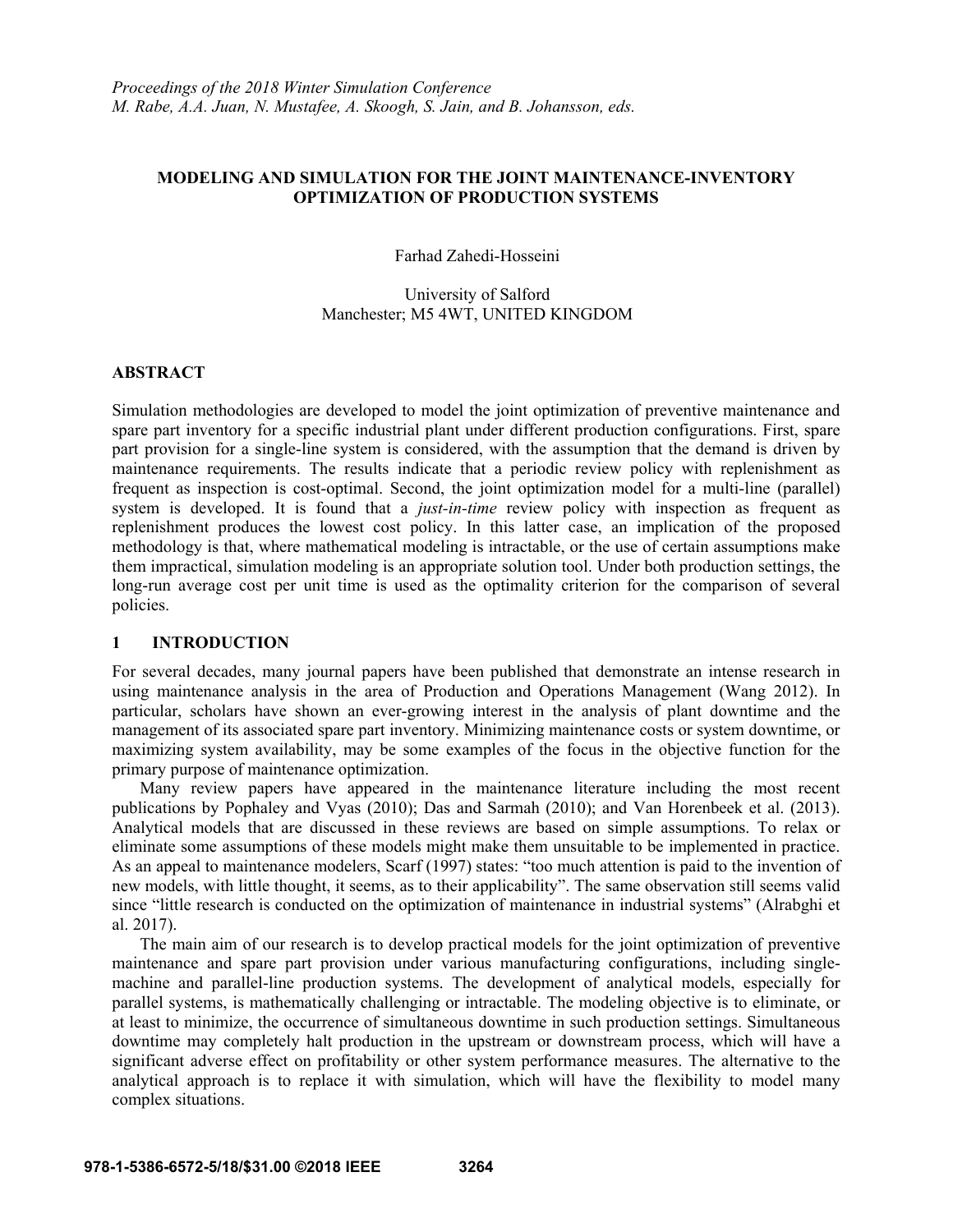The rest of this paper is organized as follows. Sections 2 and 3 review the maintenance and inventory control policies. Section 4 describes the simulation tool used. Sections 5 and 6 give details of the modeling for two case examples: a single machine, and a parallel production facility, respectively. The final section summarizes conclusions for the case examples, and highlights the future direction of our research.

# **2 MAINTENANCE POLICIES**

Van Horenbeek et al. (2013) give detailed account of the three main maintenance strategies: (i) corrective; (ii) preventive; and (iii) predictive maintenance.

Under the corrective maintenance, whenever a unit fails, it is immediately repaired or replaced by a new one, provided spare parts are available. Consequently, if spare parts are missing, equipment downtime will occur and the system will have to await the delivery of emergency parts while they are in transit.

Equipment may also be maintained under a preventive strategy, where failed units are replaced, too, but all other units are also 'block-replaced' at constant intervals regardless of their history, current condition, and age. This is the periodic block-based strategy. In comparison, if the machine or equipment lends itself to being maintained based on the age of the unit, then the well-known age-based preventive maintenance, first suggested by Barlow and Hunter (1960), may be used. Under this policy, apart from the units that have failed in service, the rest are replaced whenever they reach their predefined age. Finally, under an inspection-based preventive strategy, failed parts are replaced immediately, and faulty parts are replaced at regular inspection intervals (for example, Wang 2008). Evidently, there is a strong link between the inspection interval and the replacement part inventory. If the inspection interval is too short, then the 'lumpy' demand effect is created. This is the result of replacing multiple defective but still working parts to reduce the risk of failure at a later stage. Equally, if the inspection interval is too long, then the number of single-unit parts randomly failing is increased, adding to downtime.

Finally, under the predictive maintenance strategy (better known as condition-based maintenance, CBM), the state of the system is continuously observed and monitored. When certain 'signals' or a combination of 'signals', such as, vibration or heat, for example, reach a prescribed limit, a maintenance action is undertaken and units may be replaced (see Olde Keizer et al. 2017 for the latest review paper).

Whichever maintenance strategy is used to restore the system under consideration, different costs will incur. These costs could include, for example, inspection, downtime, labor, and part replacements. A distinction must also be made between failure replacement and preventive replacement, which will have a different cost element for the associated labor and downtime costs.

In this paper, we use an inspection-based maintenance strategy. Five factors would influence the determination of the optimum inspection interval and thus minimizing the cost of downtime: (i) the timing and the rate of arrival of defects; (ii) the time it takes defects to cause failures; (iii) the pace at which inspections are undertaken; (iv) the cost and downtime associated with inspections and defect removal (by replacing or repairing parts), and (v) the cost and downtime associated with replacing or repairing failures. Thus, using a modeling tool for determining the optimal period for  $T$  would be beneficial in guiding the decision-making process.

Many methodologies have been proposed and several concepts have been developed to test and establish the optimal inspection interval. One of these inspection methodologies is the delay-time modeling (DTM) concept, first introduced by Christer (1976). DTM describes the failure of industrial equipment in two separate, but linked stages, as illustrated in Figure 1. The first stage defines the time lapse between the new (or like new) state and the time that a defect arrives; the *time-to-defect*, u. The second stage describes the time during which the defect continuously deteriorates, up to the point where it finally fails; the *delay-time*, *h*. It is this second stage or *delay-time* that opens a window of opportunity for the inspection of the plant, identification of defects, and replacement or repair of parts, before downtime occurs. By using failure times and counting instances of defects found at inspection, the distributions of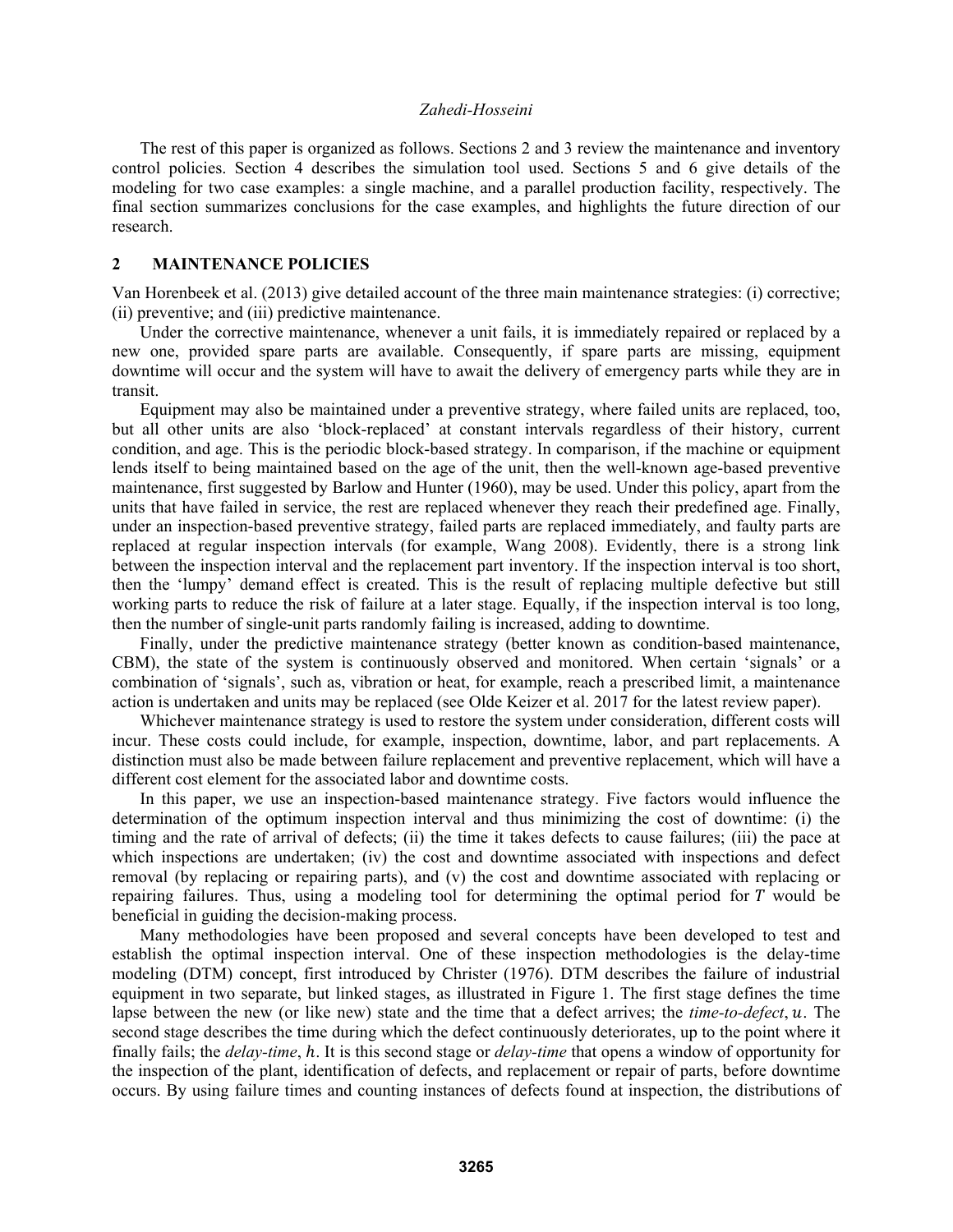the *time-to-defect* and *delay-time* may be estimated, and the relationship between the number of failures and the inspection interval can be established, as discussed by Baker and Wang (1992).



Figure 1. The delay-time concept.

Delay-time modeling captures the relationship between failures of items in service, inspection at constant PM epochs, and PM replacement of defective items under the assumption that all defective items are always identified and replaced (provided spare parts are available) at inspections. Since its conception in 1976, a few detailed review papers have been published on delay-time modeling, the latest by Wang (2012). There are also many delay-time-based case study applications reported in the literature including recently by Emovon et al. (2016).

# **3 INVENTORY CONTROL POLICIES**

Maintenance costs are clearly dependent on the availability of spare parts. However, many models assume there is an infinite inventory of spare parts at all times, which makes their use unrealistic in practice. The inventory for spare parts is normally controlled by a particular replenishment policy. The overall objective is always to find the optimal policy. Keeping too many spare parts will increase the holding cost, which will have financial implications on the company's cash flow or borrowing, or will increase the risk of spare parts' obsolescence. Conversely, keeping too few parts might result in the plant's unavailability at critical times. The cost associated with the unavailability of spare parts include the cost of equipment downtime while awaiting spare part delivery, and the cost of expediting the delivery of parts in emergencies.

There are two distinct approaches of 'periodic' or 'continuous' replenishment for the management of spare parts (see, for example, Muller 2011). Under the periodic review policy, there are at least three methods by which parts may be replenished. First, the  $(R, S)$  policy periodically $(R)$ , at the beginning of each cycle, raising the inventory position to a pre-defined level, S. Second, the  $(R, s, S)$  policy periodically raising the inventory position to level  $S$  if the stock level has reached or dropped below a certain level, s. Finally, the  $(R, s, Q)$  policy periodically raising the inventory position by ordering a fixed quantity  $Q$  of stock if the inventory position has reached or dropped below  $S$  (see, for example, Silver et al. 2016).

Whichever policy is used, there are three major costs associated with all stock ordering policies. First, the fixed ordering cost are either for the unit purchase cost under normal circumstances or for the replenishment of parts in emergencies. Second, holding cost of inventory are expensive, since it will have capital and space cost implications. Finally, shortage costs will incur if the number of spare parts in stores is insufficient to meet the demand. Different policies aim to balance these costs in order to produce an overall optimal cost. Stock replenishment quantities depend on whether the system under consideration is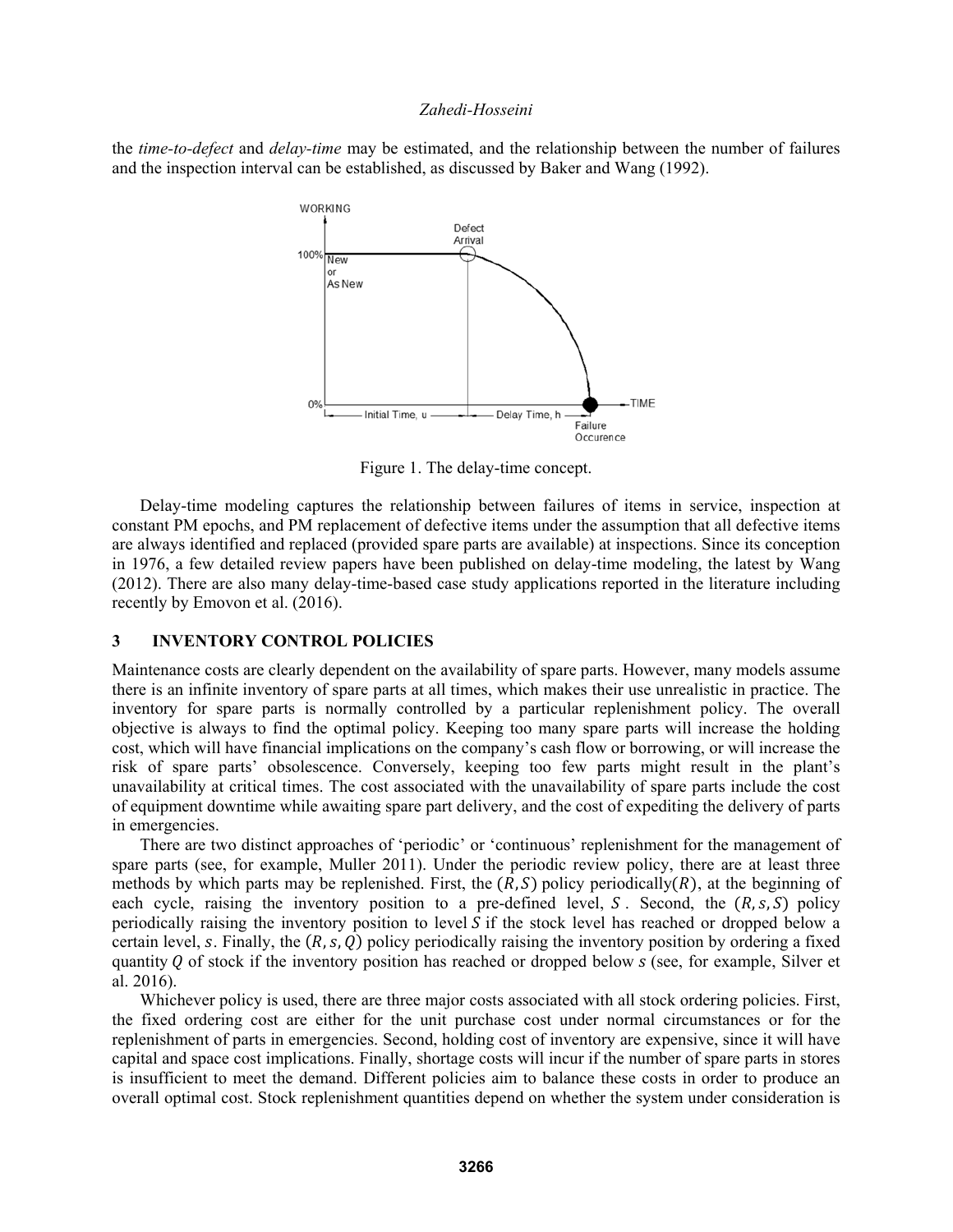single- or multi-unit. However, when failure frequencies are high or spare part replenishment lead time is long, it might prove wise to keep more than one part on stock. On the other hand, keeping multiple units of spare parts increases the cost of inventory and the risk of obsolescence, which is a major issue and has cost implications, too.

# **4 MODELING TOOL**

Simulation has been used for many years to understand and experiment with systems under study, especially in the production and manufacturing industry, where the use of discrete-event simulation (DES) has been very effective. The use of simulation has grown dramatically since modern manufacturing systems have become more complex due to dependencies and interactions between system components. Gupta and Lawsirirat (2006) highlight the fact that the term component has a different meaning in different contexts. Since it is not possible to model every part in a complex system, it is practical to consider only those components that have significant impact on the performance of the system.

Simulation delivers an advantage over analytical approaches, since many maintenance policies are not analytically traceable (Nicolai & Dekker 2008). Mathematical approaches are limited in solving such complex maintenance problems.

A very important step forward in the world of simulation is the obvious and essential procedure for verification and validation, which can only lead to credibility of simulation models and the results achieved from them (Rabe and Dross 2015). The gap between research in optimization via simulation and the development of algorithms that can be applied to real-life problems has narrowed substantially in the last ten years. One factor influencing this issue is the ever-growing use of parallel simulation, which is becoming easy to do, and any simulation study that requires multiple replications or multiple scenarios will benefit from this advancement (Nelson 2016).

For developing the simulation models in this paper, *ProModel* (ProModel 2016), a process-based discrete-event simulation language, (see for example, Harrell et al. 2011), one of many proprietary simulation packages available in the market, was used. The models were developed as continuous production lines. To ensure that the optimal cost is achieved, *SimRunner* (see ProModel 2010), a simulation optimization tool, was integrated with the simulation models, which performs sophisticated analyses to determine the optimal value of decision variable(s). The optimization tool automatically runs multiple combinations of certain variables (if needed) to find the unique combination that provides the optimal value of the objective function near the long-run average expected cost. When optimizing a particular system, one might use exact solution methods (analytical) or heuristic methods to find nearoptimal values for the decision variables. Safety factors, various service levels, system downtime, or costs, are a few examples, which may be used as a focus in an optimization study. The minimization of the costs is most common in the optimization of maintenance-inventory problems (Van Horenbeek et al. 2010), which is also used for the models in this paper.

# **5 CASE EXAMPLE 1**

In case example 1, we consider a specific industrial plant situation. In particular, we develop simulation models for jointly optimizing the inspection maintenance for a paper mill, and the inventory policy for bearings, which are critical components in the plant. Paper machines typically have many identical bearings, and their failure or lack of proper maintenance can raise various costs (Folger et al. 2014), such as, improper handling and installation; inadequate lubrication; contamination; and various overload. The consequences of damage to a bearing system in industrial machinery can be very significant in terms of general risk to safety and financial implications including machine downtime, and cost of replacement. Therefore, it is appropriate to develop models for reducing the risk of failure and system downtime.

For our idealized industrial context, we gathered various information from manufacturers including bearing defect arrival patterns, time-lapse to breakdowns (delay-times), and their distributions; current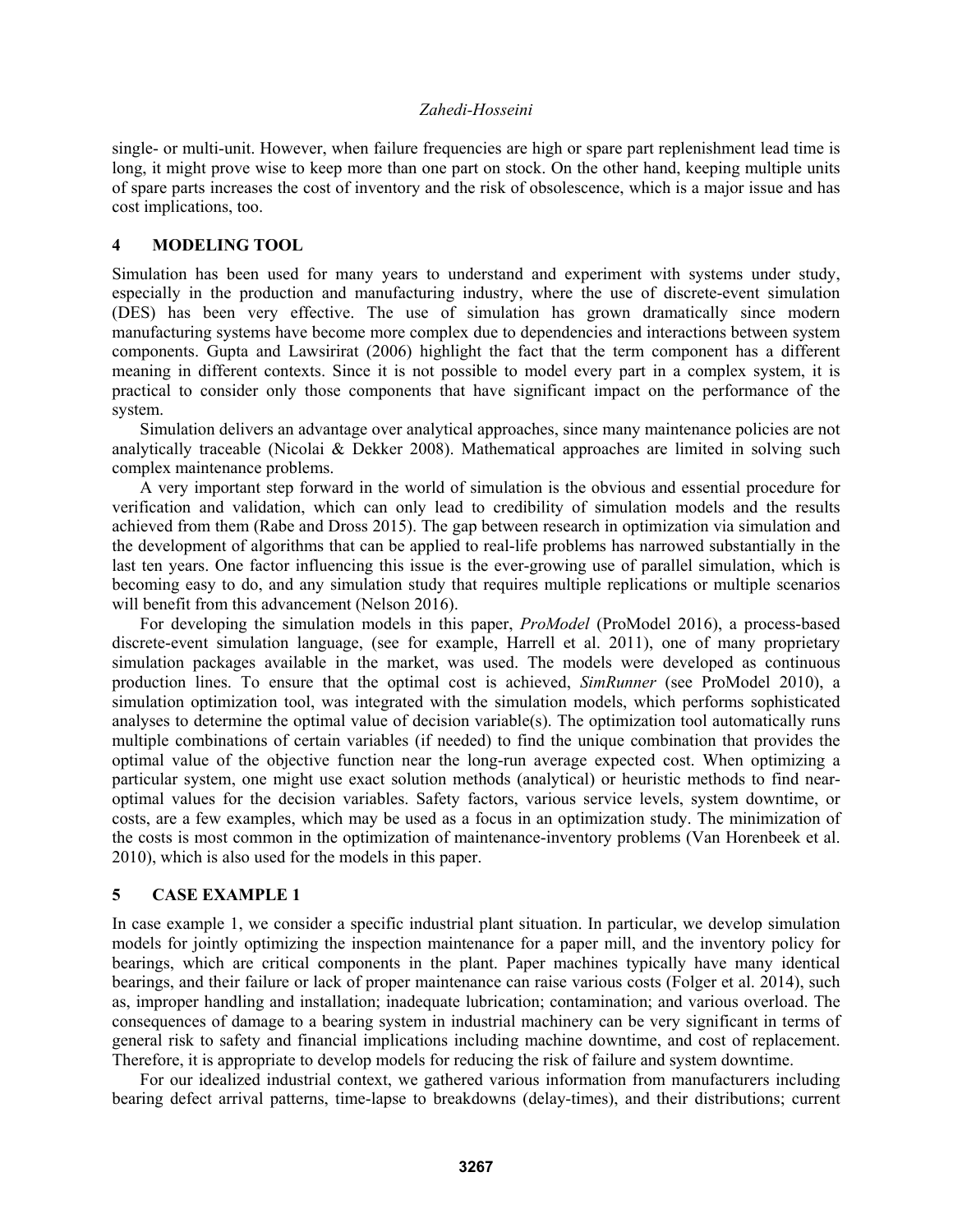maintenance policies; inspection routines and replacements; failure replacements; replenishment policies for critical components and possible lead times; and various costs.

We assume that the plant has *n* identical bearings (Wang 2011), which are subject to deterioration. Multiple concurrent defects are possible in the plant and the failure process of a bearing has two-stages, according to the delay-time concept described in Section 2 (Figure 1), and further illustrated in Figure 2.



Figure 2. Defect arrivals and failure occurrences in our complex system of multiple components.

External specialists (Wang and Wang 2015) inspect all bearings, in parallel, every *T* time units, and defective bearings are replaced preventively, as depicted in Figure 3. The 'Failure Occurrence' in Figure 3 denotes that whether it is a planned (intervention) or unplanned event, it will result in machine downtime. On failure, failed bearings are replaced immediately if spare parts are available, when inspection of other bearings does not take place. We assume that the system is in a state of suspension whilst the plant is not operating. Therefore, defects do not grow and the bearings do not age during replacement downtime. Any other operational activity other than inspection, replacement, and failure are ignored (Wang 2011, 2012).



Figure 3. Flowchart of the general simulation procedure.

Defect arrivals are assumed to be independent and exponentially distributed, while the delay-time has a Weibull distribution. The individual machine downtime cost rate is £1,000 per hour. This information and others in the model are based on our consultation with paper-making manufacturers.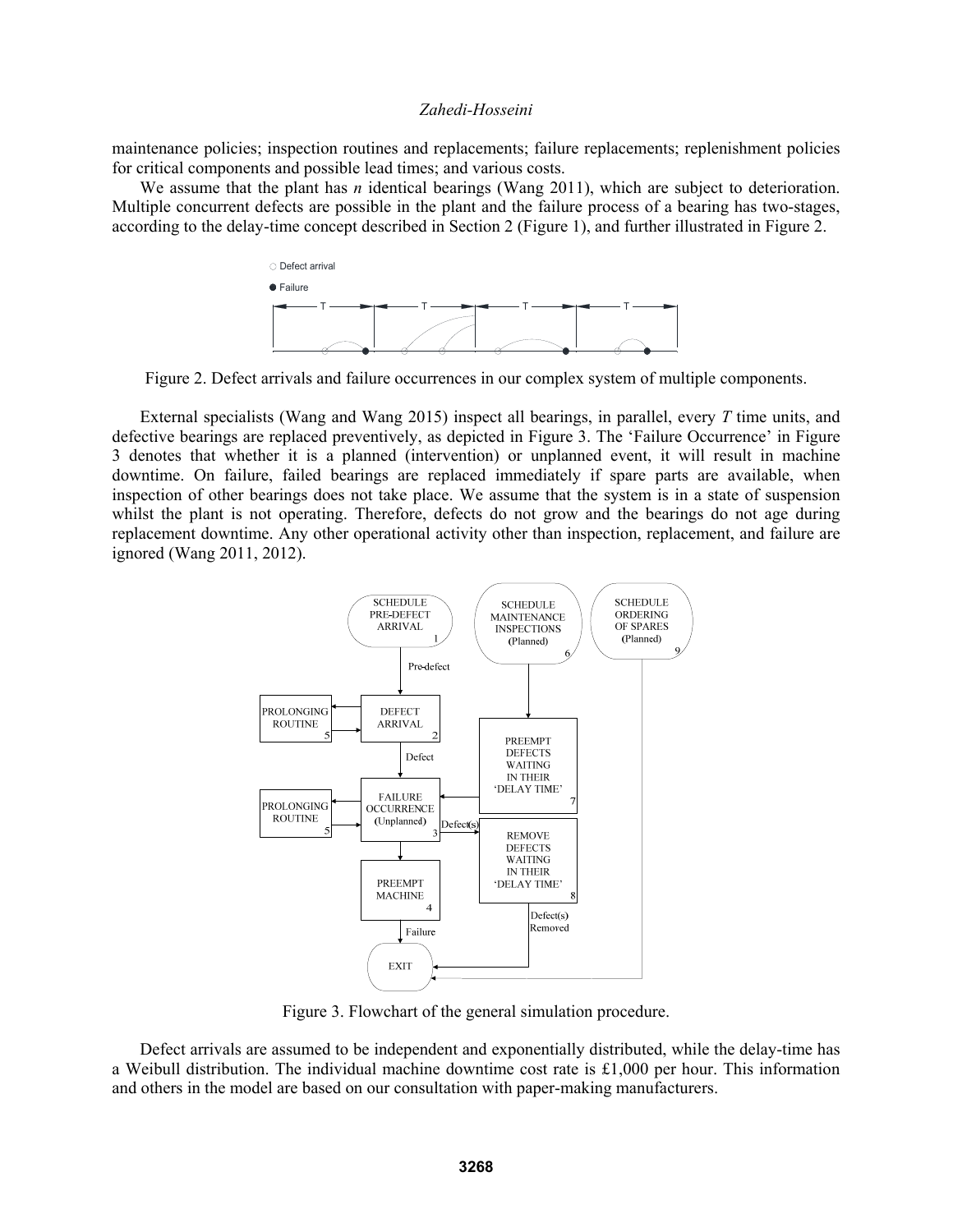The demand for bearings is generated through two routes: (i) failures of parts in service between inspections; and (ii) at scheduled inspections, every *T* time units, provided there are enough spare parts. Otherwise, demand will be satisfied by expediting an emergency order. We assume that the system is operating under steady-state conditions.

We will compare several periodic review inventory policies (see, for example, Silver et al. 2016). As depicted in Figure 4, these policies include the  $(R, S)$ , the  $(R, s, S)$ , and finally, the  $(R, s, Q)$ . For all three policies illustrated in Figure 4, with the same arbitrary demand profile, orders are placed at points A, C, and E, for example, and arrive at points B, D, and F respectively, after a lead time,  $L$ .

We set the normal delivery cost at £100; the cost rate of inventory holding at 1% of item cost per week; and finally the emergency shipment cost to  $\pounds1,000$  per emergency order. In all three cases, the joint policy contains the decision variable *T,* the inspection interval. However, other decision variables depend on the choice of the periodic review inventory policy. In the model, we are interested in values of the decision variables that minimize the long-run expected cost per unit time (cost rate).



Figure 4. Inventory positions of the periodic review inventory policies.

Three joint inventory-maintenance policies were considered:  $(R, S, T = R)$ ,  $(R, s, S, T = R)$ , and  $(R, s, Q, T = R)$ . Table 1 illustrates that the  $(R, S, T = R)$  policy has the lowest cost rate (total cost per unit time), inspecting the bearings in the plant and ordering spare parts every 9 weeks. Note that the  $(R, s, S, T = R)$  policy is equivalent to the cost-minimal policy because  $S^* - s^* = 1$ , where  $S^*$  and  $s^*$  are the optimum values of  $S$  and  $s$  respectively.

Table 2, row 1, illustrates that the  $(R, S, T = R)$  policy (similar to  $(R, s, S, T = R)$ ) has a higher ordering cost rate than the  $(R, s, Q, T = R)$  policy, since it can potentially place more orders at both inspections and at failures. This is also partly because  $s = 2$  and  $S = 3$ , where an order is always triggered when the stock level drops by one unit, compared to the  $(R, s, Q, T = R)$  policy, where twice as many stock is ordered every time (since  $Q = 2$ ). So, the latter policy must have a lower order cost rate since it places fewer orders, but higher quantities every time. This observation is supported by row 9 since the mean number of spare parts ordered per order is higher for the  $(R, s, Q, T = R)$  policy.

Similar observations to those made about order cost rates can be made about holding and stock-out cost rates, displayed in rows 2 and 3, respectively. The  $(R, s, Q, T = R)$  policy has higher holding and lower stock-out cost rates since it orders twice as much stock every time. Therefore, inventory costs seem to be traded off: where the holding cost rate is high, the stock-out cost rate is low, and vice versa.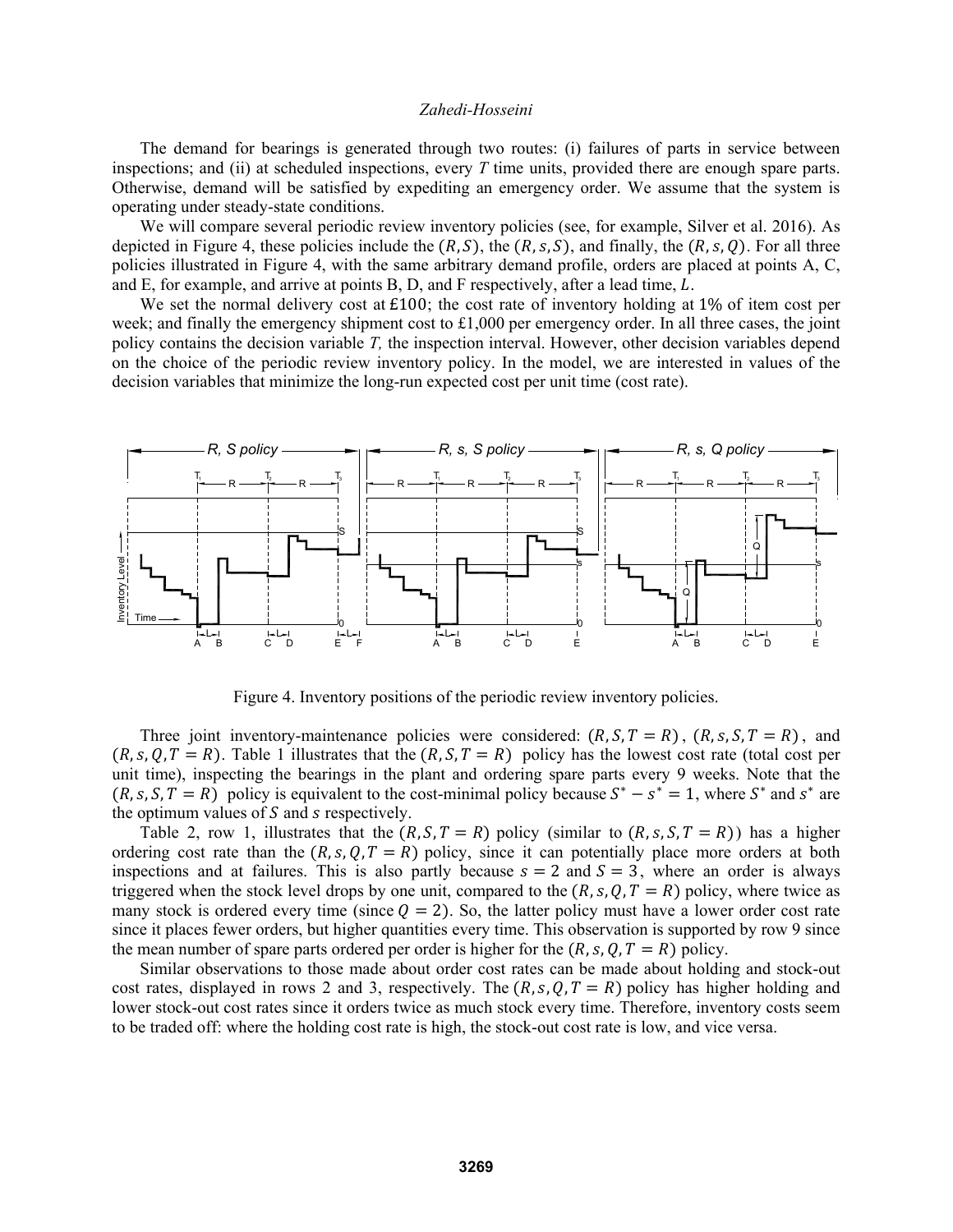|    |         |                | $(R, S, T=R)$ $(R, s, S, T=R)$ $(R, s, Q, T=R)$ |   |               |          |   |                |
|----|---------|----------------|-------------------------------------------------|---|---------------|----------|---|----------------|
| T  | $Cost*$ | S              | $Cost*$                                         |   | S S           | $Cost*$  | S | O              |
| 5  | 698.07  | 3              | 698.07 2 3                                      |   |               | 704.70 2 |   | $\mathcal{L}$  |
| 6  | 660.35  | $\mathcal{E}$  | 660.35 2 3                                      |   |               | 664.08 2 |   | $\mathcal{L}$  |
| 7  | 640.27  | $\mathcal{F}$  | 640.27 2 3                                      |   |               | 644.57 2 |   | $\mathcal{L}$  |
| 8  | 624.79  | $\mathcal{Z}$  | 624.79 2 3                                      |   |               | 624.12 2 |   | $\overline{2}$ |
| 9  | 611.81  | 3 <sup>1</sup> | 611.81 2 3                                      |   |               | 612.00 2 |   | -2             |
| 10 | 612.64  | 4              | 612.64 2 3                                      |   |               | 612.48 2 |   | 2              |
| 11 | 614.21  | 4              | 614.21 2 3                                      |   |               | 616.04 2 |   | $\mathcal{L}$  |
| 12 | 616.87  | 4              | 616.87 2 3                                      |   |               | 620.06 2 |   | $\mathcal{L}$  |
| 13 | 622.11  | 4              | 622.11 2 3                                      |   |               | 627.82 2 |   | $\mathcal{L}$  |
| 14 | 627.84  | 4              | 627.84                                          | 2 | $\mathcal{R}$ | 635.90 2 |   | $\mathcal{L}$  |
| 15 | 633.85  | 4              | 633.85 2                                        |   | 3             | 638.71   | 2 | $\overline{2}$ |

Table 1. Cost rate comparison. Lowest cost rate for each policy, overall cost-optimal policy(s) in bold.

Table 2. For the optimum policy in each class of inventory policies (\*per 100 weeks).

| Row            |                                                 | $(R, S, T=R)$ | $(R, s, S, T=R)$ | $(R, s, Q, T=R)$ |
|----------------|-------------------------------------------------|---------------|------------------|------------------|
|                | Mean ordering cost per week $(f)$               | 3.97          | 3.97             | 2.45             |
|                | Mean holding cost per week $(f)$                | 49.50         | 49.50            | 58.81            |
|                | Mean cost of stock-outs per week $(f)$          | 18.74         | 18.74            | 11.49            |
| 4'             | Mean number of opportunities to place an order* | 11.10         | 11.10            | 11.10            |
|                | Mean number of spare parts used at PMs*         | 4.21          | 4.21             | 4.21             |
| 6              | Mean number of positive inspections*            | 3.52          | 3.52             | 3.52             |
|                | Mean number of spare parts ordered*             | 4.95          | 4.95             | 4.95             |
| 8 <sup>1</sup> | Mean number of failures*                        | 0.73          | 0.73             | 0.73             |
| 9              | Mean spare parts ordered per order              | 1.25          | 1.25             | 2.00             |
| 10             | Maximum spare parts ordered per order           | 4.00          | 4.00             | 2.86             |
|                | Mean spare parts on hand                        | 2.71          | 2.71             | 3.14             |

Rows 4 to 8 show, as expected, that the average values for the following data are similar for all three policies: the number of opportunities to place an order; usage rate of spare parts at PMs; number of positive inspections (i.e., one or more defects found); number of spare parts ordered; and finally, number of failures, respectively. Thus, the consumption of parts (at steady state) must be mostly influenced by the rate of arrival of defects, which is the same for all three policies in our model.

# **6 CASE EXAMPLE 2**

The specific industrial situation considered in this second case example is also a paper mill, but this time, consisting of two machines working in parallel. As before, beside relatively low-cost cutting blades, bearings are the critical components in this plant.

Both machines are identical and are inspected simultaneously every  $T$  time units. Again, we assume that the failure process follows the delay-time model, as depicted in Figure 5. A failed bearing in any one of the machines is replaced immediately (provided a spare part is available) to return the machine to operation. Defective bearings identified at inspection are replaced preventively. If there are multiple defects in the different machines, then preventive replacements take place consecutively, M1 then M2 (in Figure 5), so that there is no simultaneous downtime of machines. If an inspection is scheduled during a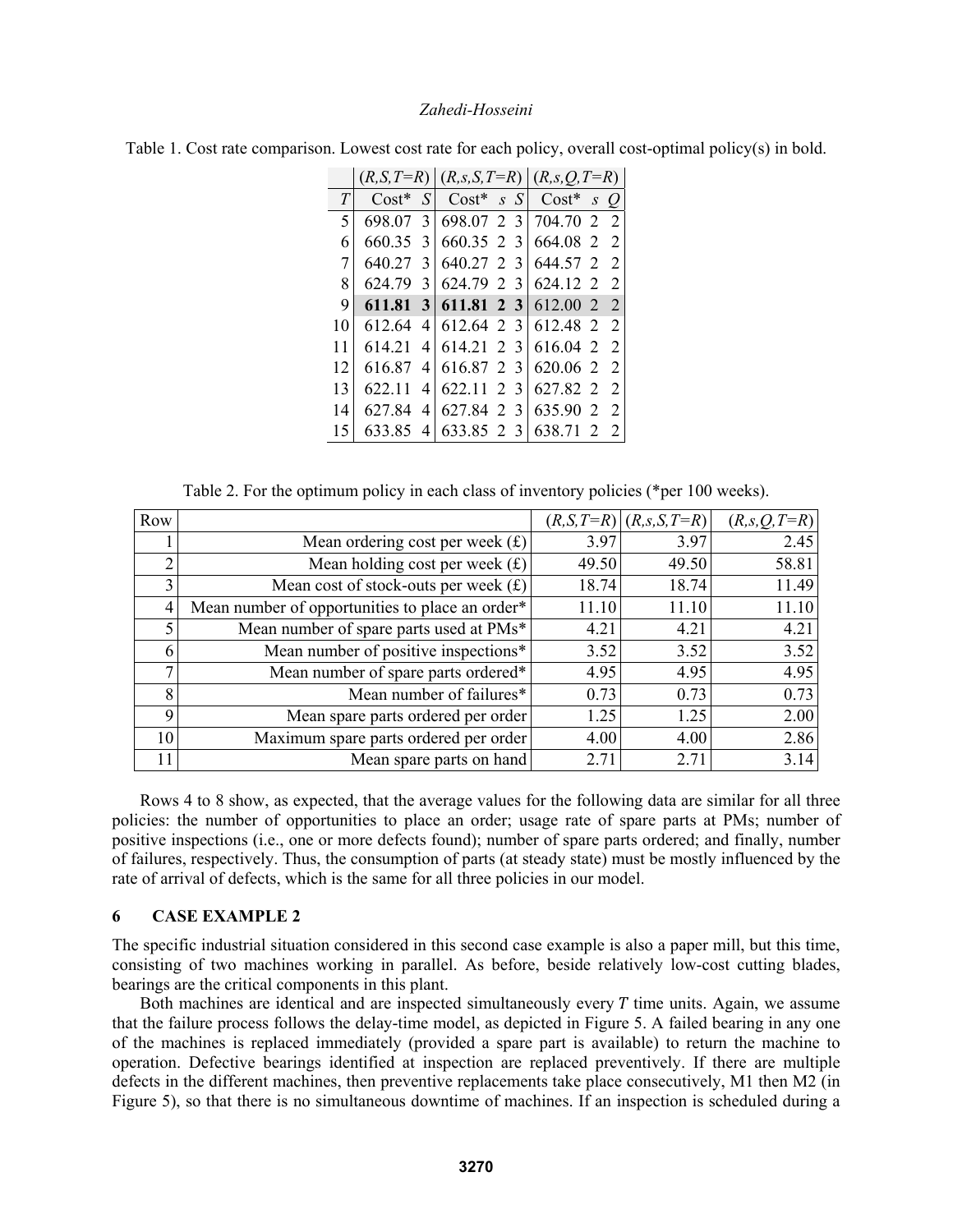failure replacement, then preventive replacement, if required, only commences once failure replacement is complete. If failure replacement has to wait for the other machine to come up, because the other machine is subject to preventive replacement or failure replacement, then simultaneous downtime cost incur. Preventive replacement cost are not affected in this way because a preventive replacement waits until a failure replacement is complete. It is this kind of complexity that makes the use of simulation very useful and effective, and may be very difficult or impossible to obtain using analytical modeling.



Figure 5. Two machines, M1 and M2, inspected periodically at interval T, in parallel, downtime  $d_r$  due to preventive replacement, and downtime  $d_f$  due to corrective replacement  $(d_r < d_f)$ .

The individual machine downtime cost rate is  $\text{\pounds}1,000$  per hour, and the simultaneous machine downtime cost rate is £10,000 per hour since it halts production. As before, these parameter values were set in discussion with manufacturers, which ensured that our model and simulation experiments are realistic and not based on some arbitrary data.

We consider the  $(R, S)$  replenishment policy since, in case example 1, it was demonstrated as the best policy amongst other periodic review replenishment policies. Therefore, stock is reviewed every  $R$  time units and an order is placed to bring the inventory position up to level  $S$ , if needed.

Two joint inventory-inspection policy variants are considered:  $(R, S, T = R)$ , with *coincident* and *just-in-time* ordering. Under the former policy, inspection and review of the inventory position *coincide*. In the later variant, the inventory position is reviewed 'lead time' units before the next inspection, so that stock (if ordered) arrives *just in time* for the next inspection. For both variants, there are three decision variables: the review period,  $R$ ; the inspection interval,  $T$ ; and the order-up-to level,  $S$ . We sought those values of the decision variables that minimize the long-run total cost per unit time (cost rate).

Table 3 shows the results for the two policy variants. It illustrates that the  $(R, S, T = R)$  policy using *just-in-time* ordering has the lowest cost rate, inspecting bearings every 5 weeks, reviewing stock at the same frequency and ordering sufficient spare parts to return the inventory position to the optimum. It is important to note that, although scheduled inspection times are known, the times of demands for spare parts are unknown. Consequently, in order to eliminate, or at least minimize, the occurrence of simultaneous downtime, it is important to consider, relative to inspection, when and in what quantity spare parts are ordered.

Comparing the ordering cost rates for the two policies, Table 4 demonstrates, as expected, that the costs are the same. The holding cost rate appears to have a significant effect on the choice of policy since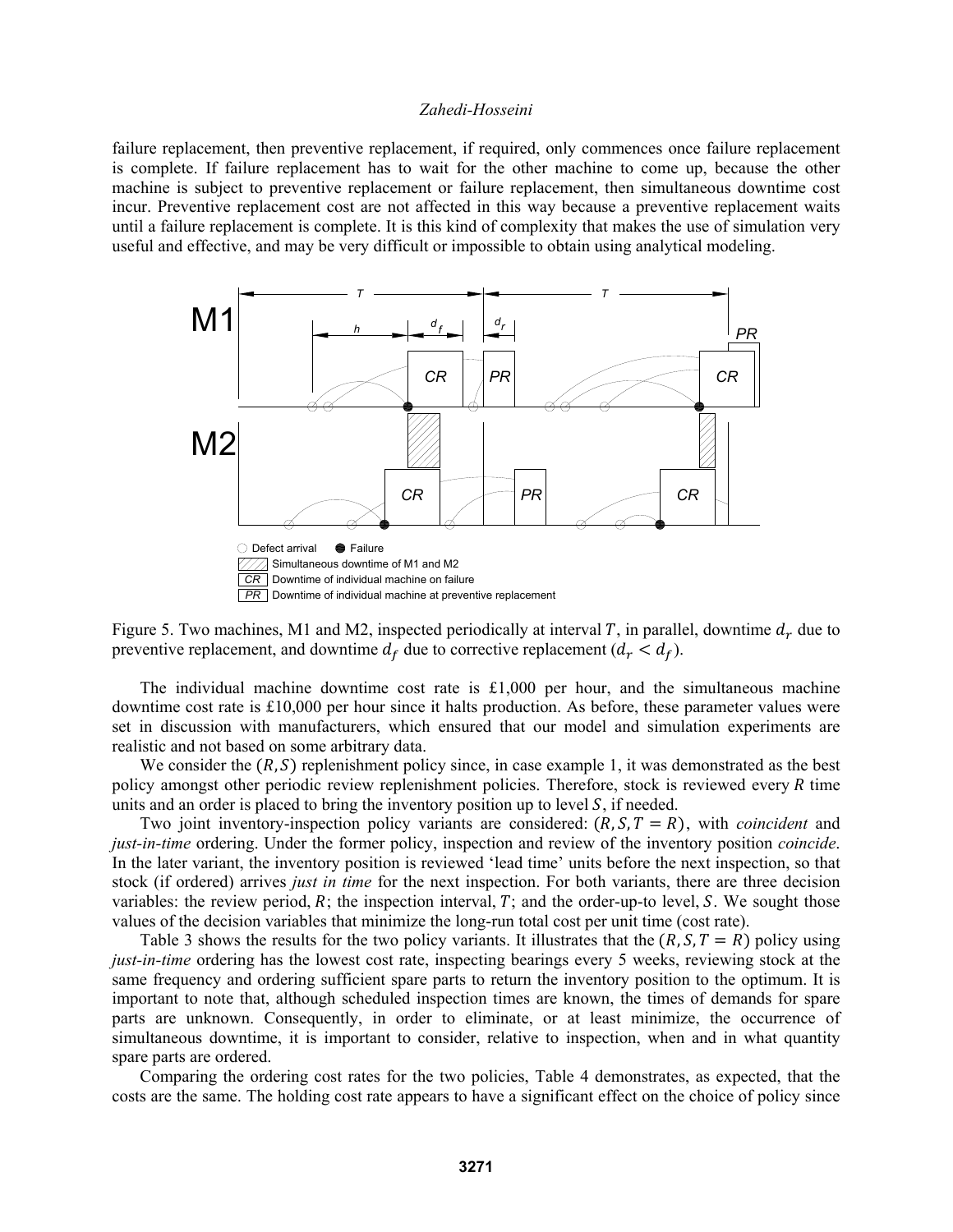it is mainly influenced by the frequency of review and the order up-to-level S. Clearly, the timely review of the stock, ordering *(just-in-time)* up to the optimal level S, will result in keeping less stock and a lower holding cost rate. Whereas the difference between the best cost rates of the two policies is only £17.90 (0.8%, as shown in Table 3), the difference between the holding cost rates for the same inspection interval is £5.68 (as shown in Table 4), which accounts for 32% of the cost difference. This implies that the holding cost rate has a significant effect on the choice of policy.

Table 3. Cost rate comparison. Lowest cost rate for each policy, overall cost-optimal policy in bold.

| $\mathcal{I}$ | Just-in-time | Coincident |
|---------------|--------------|------------|
| 2             | 3,009.4      | 3,011.8    |
| 3             | 2,548.7      | 2,548.7    |
| 4             | 2,329.1      | 2,344.5    |
| 5             | 2,263.4      | 2,281.3    |
| 6             | 2,284.7      | 2,304.5    |
| 7             | 2,391.1      | 2,422.4    |
| 8             | 2,541.6      | 2,554.0    |
| 9             | 2,701.6      | 2,713.6    |
| 10            | 2,896.6      | 2,948.6    |

Table 4. For the optimum policy in each class of inventory policies.

| Row |                                                        |                   | JIT Coincident |
|-----|--------------------------------------------------------|-------------------|----------------|
|     | Mean ordering cost per week $(E)$ 14.28                |                   | 14.28          |
|     | Mean holding cost per week $(f)$ 14.26                 |                   | 19.94          |
|     | Mean cost of stock-outs per week $(f)$                 | 5.42              | 0.68           |
|     | Mean simultaneous machine downtime cost per week $(f)$ | 8.02 <sub>1</sub> |                |

Although, the simultaneous machine downtime cost does not seem to be a significant contributor to cost rate; however it aligns with the policy ranking. Both holding cost rate and simultaneous machine downtime cost rate display a similar pattern. It is interesting to note that the  $(R, S, T = R)$  policy using *coincident* ordering may be perceived as a low-risk policy since it has a low stock-out cost rate. Obviously, the *just-in-time* ordering must have the greatest influence on the choice of policy. In addition, component cost rates are traded off, which places different demands on inventory.

## **7 CONCLUSIONS**

In this paper, we have developed several simulation models for the joint maintenance-inventory optimization of a paper mill under two different manufacturing configurations. Without the use of modeling, it will be unclear when inspections should be performed, when spare parts should be ordered and in what quantity, since parameter values will be random. In both case example simulations, a warmup period of 1,000 weeks, and 10,000 weeks of simulation run with three replications deemed appropriate.

First, we jointly optimized the planned maintenance inspection interval for a single-line system, based on the delay-time concept, and several spare part inventory policies. It is noted that the comparison of inventory policies is rare in the research literature (Zahedi-Hosseini 2017). Our objective is to find the cost-optimal policy across a range of policies, and to highlight the characteristics of each policy. For the policies considered, and in the context of the plant we study, we found that it is cost-optimal to inspect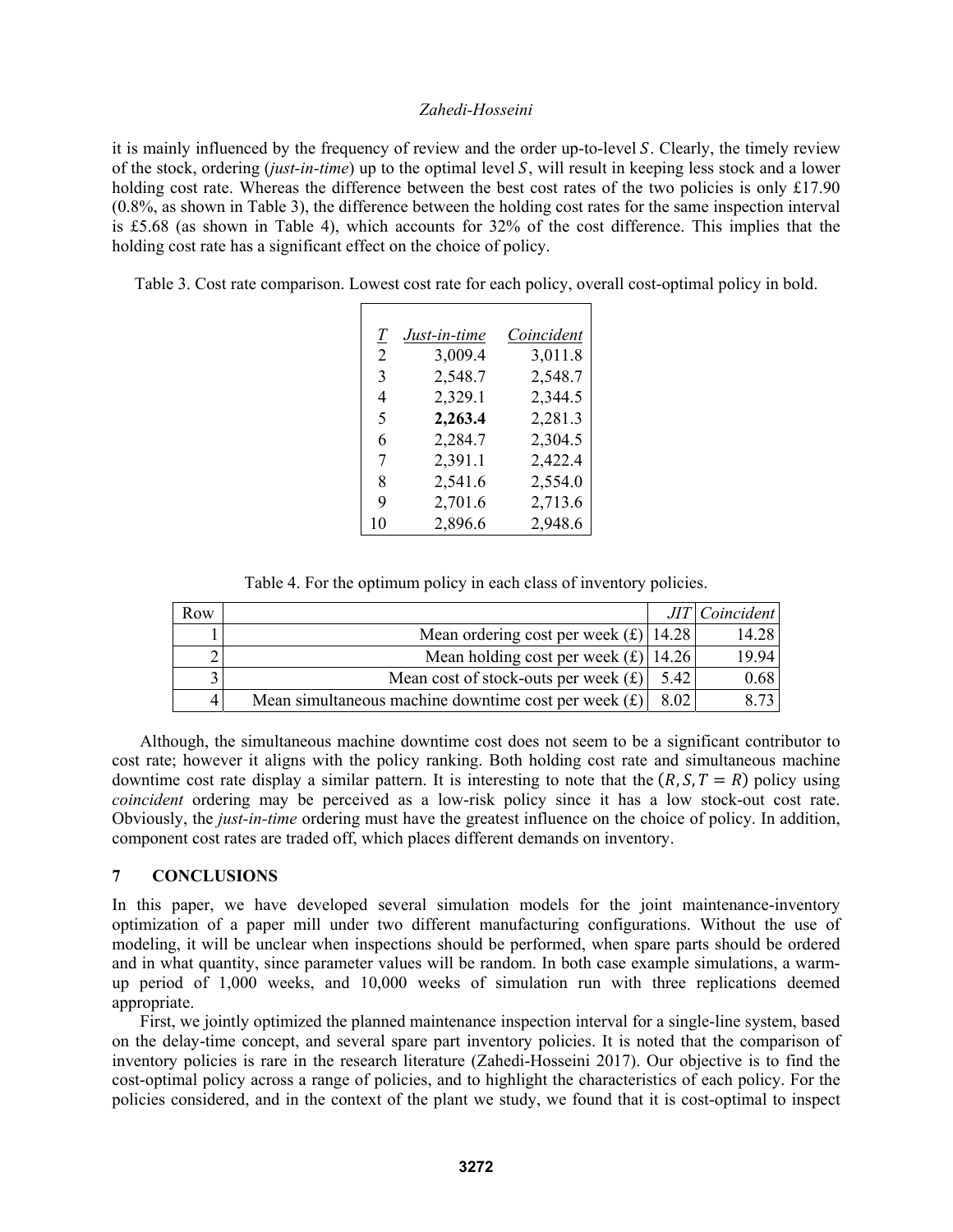bearings and order spare parts every 9 weeks (the review period) to raise the inventory position to level *S* (using the  $(R, S)$  policy). More frequent inspection, and hence ordering, increases planned costs and in compensation decreases unplanned costs due to bearing failure and machine downtime.

Second, simulation models were developed to study the maintenance and spare part inventory of a paper mill facility with two machines, working in parallel. We assume that simultaneous machine downtime stops production completely, which raises significant cost. The  $(R, S, T = R)$  *just-in-time* policy, inspecting, reviewing, and ordering stock (if needed) at the same frequency is cost-optimal. Ordering in advance of inspection reduces holding costs, since, on average, less stock is held. We deliberately used the same  $(R, S)$  policy, which proved to be the cost-optimal policy in our first case example. For the optimum policy, the sensitivity analysis for different parameters gives results that are broadly expected. The defect arrival rate and the cost of emergency shipment parameters have the most and least impact, respectively.

Joint maintenance-inventory models, and especially models of parallel systems, require complex mathematical formulations, which may not be possible to be solved analytically. We have, therefore, used simulation as a solution tool. Since simulation is not an optimization technique, SimRunner (a numerical optimization tool) was integrated with ProModel to find the optimal policy in our study, specifically for a paper mill situation. Simulation, by its nature, cannot produce generalized results applicable to all situations. Therefore, we have used two case examples to test our approach for two industrial contexts.

In the future, the models may be extended to include other maintenance strategies, and continuous review spare part replenishment policies.

# **REFERENCES**

- Alrabghi, A., A. Tiwari, and M. Savill. 2017. "Simulation-based Optimization of Maintenance Systems: Industrial Case Studies". *Journal of Manufacturing Systems* 44:191-206.
- Baker, R. D., and W. Wang. 1992. "Estimating the Delay-Time Distribution of Faults in Repairable Machinery from Failure Data". *IMA Journal of Mathematics Applied in Business & Industry* 3:259- 281.
- Barlow, R., and L. Hunter. 1960. "Optimum Preventive Maintenance Policies". *Operations Research* 8:90-100.
- Christer, A. H. 1976. "Innovative Decision Making". In *Proceedings of the NATO Conference on the Role and Effectiveness of Theories of Decision in Practice*, edited by K. C. Bowen and D. J. White, 368-377. London: Hodder and Stoughton.
- Das, A. N., and S. P. Sarmah. 2010. "Preventive Replacement Models: An Overview and their Application in Process Industries". *European Journal of Industrial Engineering* 4:280–307.
- Emovon, I., R. A. Norman, and A. J. Murphy. 2016. "An Integration of Multi-Criteria Decision Making Techniques with a Delay Time Model for Determination of Inspection Intervals for Marine Machinery Systems". *Applied Ocean Research* 59:65-82.
- Folger, R., J. Rodes, and D. Novak. 2014. "Bearing Killer: Preventing Common Causes of Bearing System Damage – Part 1". *Maintenance & Engineering* 14:12-15.
- Gupta, A., and C. Lawsirirat. 2006. "Strategically Optimum Maintenance of Monitoring-Enabled Multi-Component Systems Using Continuous-Time Jump Deterioration Models". *Journal of Quality in Maintenance Engineering* 12:306–329.
- Harrell, C., B. K. Ghosh, and R. O. Bowden. 2011. *Simulation Using ProModel*. 3rd ed. New York: McGraw Hill.
- Muller, M. 2011. *Essentials of Inventory Management*. 2nd ed. New York: AMACOM.
- Nelson, B. L. 2016. "Some Tactical Problems in Digital Simulation for the Next 10 Years". *Journal of Simulation* 10(1):2-11.